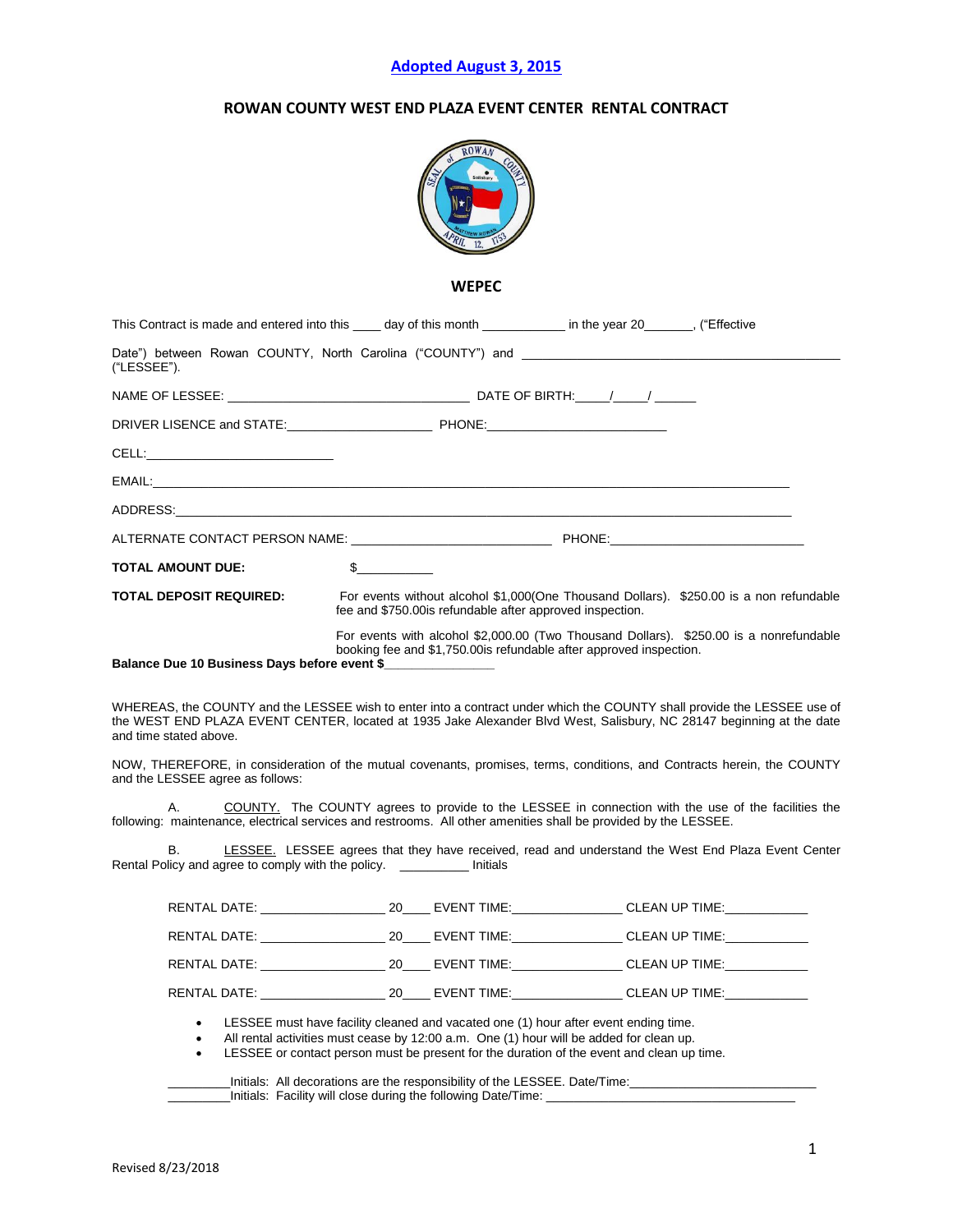\_\_\_\_\_\_\_\_\_Initials: LESSEE is responsible to inform event planners, band, DJ, florists and caterers of the decorating and facility closing dates and times listed above.

\_\_\_\_\_\_\_\_\_Initials: Estimated number of people attending are \_\_\_\_\_\_\_\_\_\_\_\_\_\_\_\_. Cannot exceed 1,100 people.

\_\_\_\_\_\_\_\_\_Initials. LESSEE is responsible for set up and clean up. There are 35 round tables and 350 chairs included in rental.

### **ALCOHOLIC BEVERAGES**

If alcoholic beverages are to be served during the event, an alcoholic beverage permit must be purchased at the NC ABC Commissioner office by LESSEE.<br>1. \_\_\_\_\_\_\_\_\_\_\_\_\_ Initials

- 1. \_\_\_\_\_\_\_\_\_\_\_ Initials \_\_\_ YES \_\_\_ NO: Participants at WEPEC will be served or have access to (beer, wine or champagne).<br>Initials
- 2. **Example 2.** Initials **EXECUTY OF STATE Agrees that unless notifications to the COUNTY of the** intent to serve alcohol and that proper permits have been received by the COUNTY 10 Business Days prior to event, no alcoholic beverages will be allowed on premises.
- 3. \_\_\_\_\_\_\_\_\_\_ Initials \_\_\_ YES \_\_\_ NO: LESSEE agrees that in serving alcohol, it will carefully monitor the amounts served so that any patron who is or appears to be intoxicated will not be served. Alcohol can be served only by a certified graduate of the NC Responsible Alcohol Seller Program.
- 4. \_\_\_\_\_\_\_\_\_\_ Initials \_\_\_ YES \_\_\_NO: LESSEE agrees to provide to the COUNTY the alcohol servers name and a copy of NC Drivers License.
- 5. \_\_\_\_\_\_\_\_\_\_\_\_\_Initials \_\_\_\_YES \_\_\_\_NO: LESSEE agrees that brown bagging <u>IS NOT</u> permitted on premises.<br>6. \_\_\_\_\_\_\_\_\_\_\_Initials \_\_\_\_ YES \_\_\_\_ NO: If alcoholic beverages are served the LESSEE shall designate one
- 6. \_\_\_\_\_\_\_\_\_\_Initials \_\_\_ YES \_\_\_ NO: If alcoholic beverages are served the LESSEE shall designate one (1) location in a corner wall within the WEPEC facility to be used specifically for serving alcoholic beverages. The LESSEE shall not use coolers, carts or any apparatus to deliver alcoholic beverages to patrons throughout the facility.
- 7. **\_\_\_\_\_\_\_\_\_\_**Initials \_\_\_ YES \_\_\_NO: LESSEE understands that serving alcoholic beverages requires a minimum of three (3) North Carolina Law Enforcement Officers to staff the event from the beginning to the end Including cleanup. LESSEE understands and agrees that they are responsible for paying each North Carolina Law Enforcement Officer.
- 8. \_\_\_\_\_\_\_\_Initials \_\_\_ YES \_\_\_ NO: The WEPEC MUST HAVE THE NAME AND CONTACT INFORMATION FOR THE LAW ENFORCEMENT OFFICERS SCHEDULED TO WORK AT THE EVENT AT LEAST ONE WEEK BEFORE THE EVENT TO THE DIRECTOR FACILITIES

C. Insurance. For the term of this Contract, the LESSEE shall maintain at its sole expense the liability insurance in the amount of \$1,000,000 (General liability coverage for bodily injury and property damage claims, including contractual and personal injury liability coverage.) Umbrella or excess liability insurance may be used to meet limit of liability requirements. All policies required herein shall name Rowan COUNTY as Additional Insured, and certificates of coverage must be presented to Rowan COUNTY for approval at least one week prior of event. A copy must be provided to the COUNTY at least 10 days before the event.

#### D. Miscellaneous.

Initials: LESSEE understands and agrees to the following rules:

- 1. Any party that requests a change of date other than the original rental date in the contract will be subject to a \$50.00 change fee, provided that the new date requested is available. This request must be made prior to the rental balance due date. This fee will be taken from the "Refundable Damage Deposit".
- 2. The COUNTY shall not return the refundable damage deposit if LESSEE exceeds specified time frame. (There will be no exceptions.)
- 3. No reservation will be made on a repetitive basis. A new request must be made for each use.
- 4. The Facilities Management Director has the right to refuse the use of the facility if he or she deems the program objectionable.
- 5. Smoking is prohibited inside the facility and on all outside grounds (including parking lot).
- Affixing of any material to the walls, floors, ceilings, windows or light fixtures is prohibited. Stapling any tables, chairs, stage flooring or stage curtains is prohibited. Any decorations that are used must be removed at the end of the event with no trace. Please provide your own cleaning supplies and 44 gallon trash bags.
- 7. NO open flames are allowed in the facility. All candles must have some type of globe covering the flame.<br>8. Electrical Wiring and Provisions: Under no circumstances shall any reserving party make any structural
- Electrical Wiring and Provisions: Under no circumstances shall any reserving party make any structural or electrical alterations to the facilities. No special wiring shall be permitted which exceeds the established voltage.. Do not tamper/open any electrical outlets or fuse boxes.
- 9. The LESSEE shall comply with the rules and regulations of the COUNTY. In the event that the LESSEE shall violate any of the rules or regulations, this contract shall automatically end and the LESSEE shall leave the facility immediately.
- 10. The LESSEE gives up any and all claims for payment for any and all losses or damages sustained by any unforeseen occurrence and shall render the fulfillment of this contract by the COUNTY impossible. The COUNTY shall not be held liable or responsible to the LESSEE for any damages/lost items that may occur.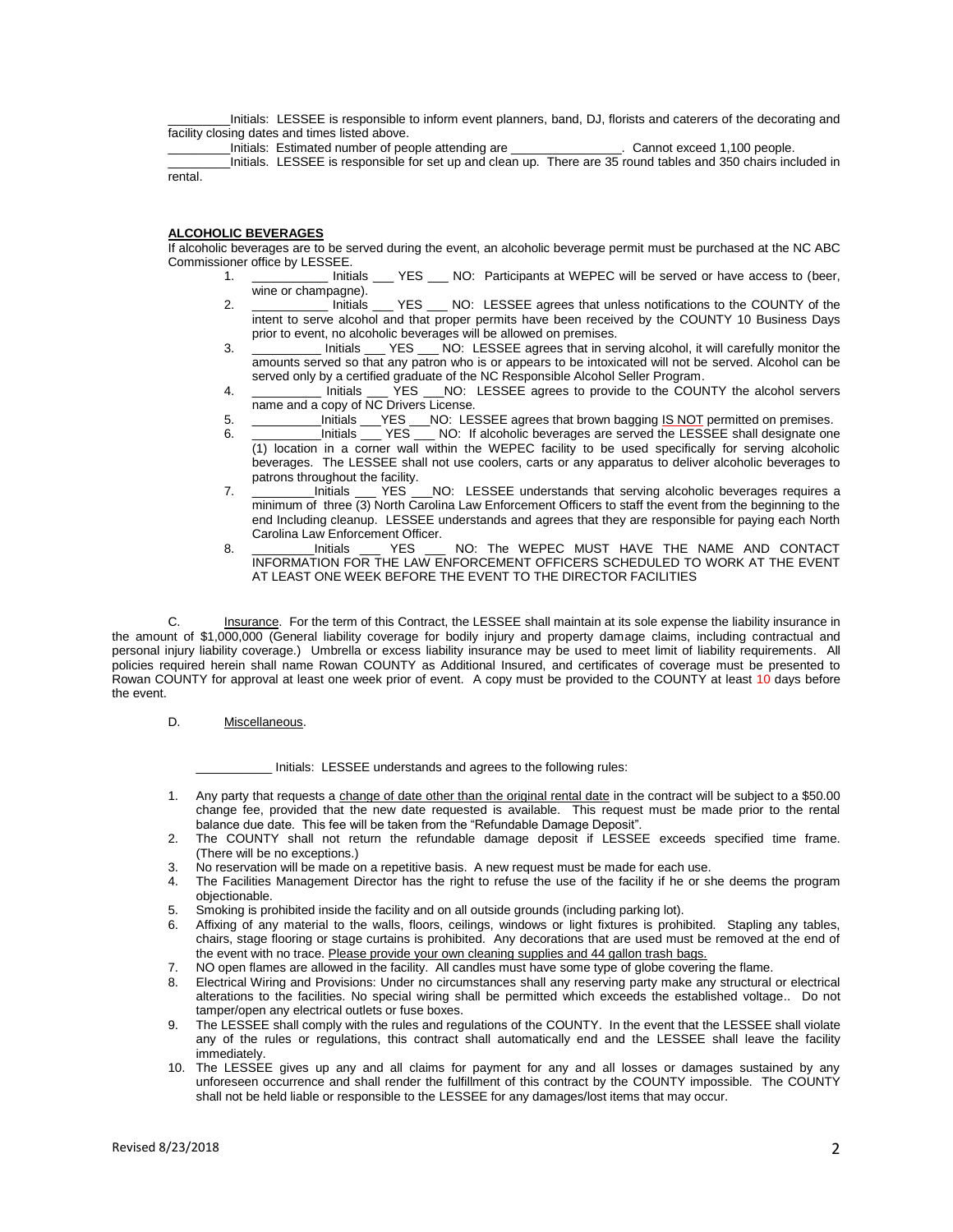- 11. The COUNTY assumes no responsibility whatsoever, for any property placed on/in the facility/property. COUNTY is hereby released and removed from any and all responsibilities for any loss, injury or damages to person(s) or property that may be sustained by reason of the occupancy of facility/property under this contract.
- 12. The LESSEE shall not hold the COUNTY responsible for any claim(s) of injury to person(s) or property arising out of or in connection with the use of the facility by the LESSEE. This Contract to hold the LESSOR without blame shall include reimbursement to the COUNTY for all reasonable costs arising out of the above stated claim(s).

E. Indemnity. The LESSEE agrees that it shall defend, indemnify, and hold harmless the COUNTY and its officials, employees, and agents from and against any and all losses, liabilities, claims, demands, suits, costs, damages, or expenses (including reasonable attorneys' fees) arising from or related to this Contract and/or the Services, including (by example only and not for purposes of limitation) those for bodily injury, death, or property damage. The LESSEE's obligations under this section shall survive termination of this Contract.

F. Termination. Termination is defined in the West End Plaza Event Center Rental Policy.

G. Governing Law and Forum for Disputes. This Contract shall be governed by the laws of the State of North Carolina without regard to North Carolina's choice of law provisions. Any lawsuit or other legal proceeding concerning this Contract and/or the Services must be filed in Rowan COUNTY, North Carolina, unless it is properly filed in federal court, in which case it must be filed in the federal District Court for the Middle District of North Carolina.

H. Severance Clause. If any part of this Contract is deemed unenforceable by a court of competent jurisdiction, then that part shall be enforced to the greatest extent legally possible, and the rest of this Contract will remain in full force and effect.

Compliance With Laws. The LESSEE acknowledges and agrees that it will perform all Services and will satisfy all of its obligations under this Contract in full compliance with all applicable federal, state, and local laws and regulations.

J. Non-Assignment. The LESSEE may not assign its rights or obligations under this Contract, nor may it subcontract any part of this Contract, without written approval from the COUNTY.

IN TESTIMONEY WHEREOF, the COUNTY and the LESSEE have executed this WEST END PLAZA EVENT CENTER RENTAL CONTRACT to be in force the day and year first written above.

**BY: (the COUNTY)**

**BY:** (the LESSEE)

**DATE: \_\_\_ 20\_\_\_\_\_\_**